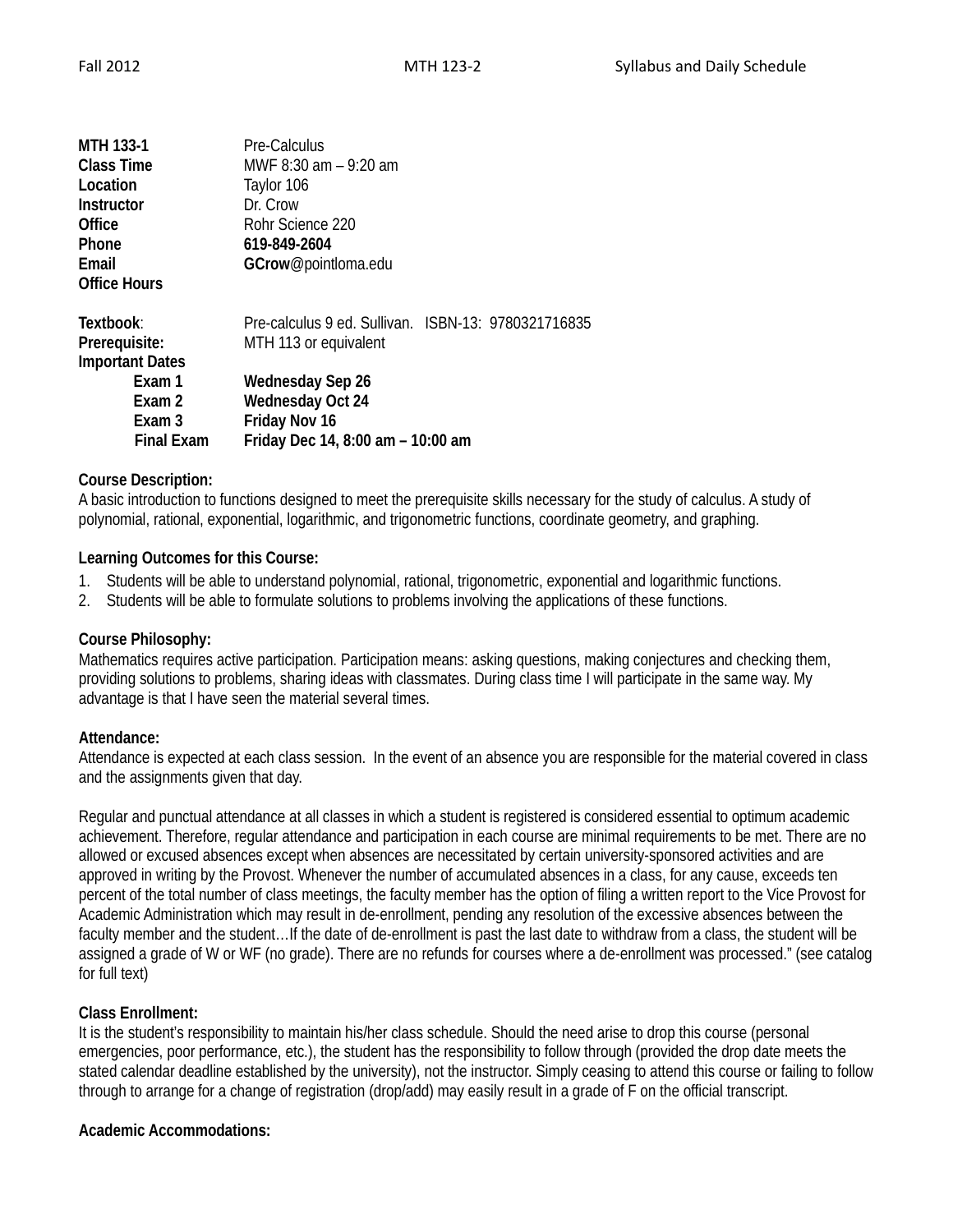While all students are expected to meet the minimum academic standards for completion of this course as established by the instructor, students with disabilities may require academic accommodations. At Point Loma Nazarene University, students requesting academic accommodations must file documentation with the Disability Resource Center (DRC), located in the Bond Academic Center. Once the student files documentation, the Disability Resource Center will contact the student's instructors and provide written recommendations for reasonable and appropriate accommodations to meet the individual needs of the student. This policy assists the university in its commitment to full compliance with Section 504 of the Rehabilitation Act of 1973, the Americans with Disabilities (ADA) Act of 1990, and ADA Amendments Act of 2008, all of which prohibit discrimination against students with disabilities and guarantees all qualified students equal access to and benefits of PLNU programs and activities.

Students with learning disabilities who may need accommodations should discuss options with the instructor during the first two weeks of class.

## **Academic Honesty:**

The Point Loma Nazarene University community holds the highest standards of honesty and integrity in all aspects of university life. Academic honesty and integrity are strong values among faculty and students alike. Any violation of the university's commitment is a serious affront to the very nature of Point Loma's mission and purpose.

Academic dishonesty is the act of presenting information, ideas, and/or concepts as one's own when in reality they are the results of another person's creativity and effort. Such acts include plagiarism, copying of class assignments, and copying or other fraudulent behavior on examinations. For more details on PLNU's policy go to: <http://www.pointloma.edu/experience/academics/catalogs/undergraduate-catalog/point-loma-education/academic-policies>

A student who is caught cheating on any item of work will receive a zero on that item and may receive an "F" for the semester. See the PLNU Catalog for a further explanation of the PLNU procedures for academic dishonesty.

## **Final Exam: Date and Time**

The final exam date and time is set by the university at the beginning of the semester and may not be changed by the instructor. Only in the case that a student is required to take three exams during the same day of finals week is an instructor authorized to change the exam date and time for that particular student.

**Grading:** Grades for the course will be based on homework (25%), three exams (15% each; total of 45 %), and a final exam (30%).

**Homework (25%):** Homework will be assigned every class meeting. A homework assignment is late if it is not received at the start of class on the due date. No late homework will be accepted; however the two lowest homework scores will be dropped. *If you will miss class on a particular day, please scan and email your homework to RMoberly@pointloma.edu by 11:00 AM of the*  class day and then ALSO submit the original paper as soon as you are able to (so as to facilitate the grader). Please be sure that your homework is stapled together and the problems are in order. Homework will be scored on a combination of completeness and correctness. A random selection (the same for all people) of the problems will be graded on any homework assignment.

**Tests (15% each) and Final Exam (30%):** Tests and the Final Exam will include problems and questions over material assigned in the text, readings and handouts, as well as material presented in class.

No examination shall be missed without prior consent by me or a well documented emergency beyond your control. A score of zero will be assigned for an examination that is missed without prior consent or a well documented emergency beyond your control. The examination schedule is included in the daily schedule. I do not intend to accept excuses such as poor communication with parents, benefactors, sport team sponsors and/or travel agents.

#### **Final Exam: Date and Time**

The final exam date and time is set by the university at the beginning of the semester and may not be changed by the instructor. Only in the case that a student is required to take three exams during the same day of finals week is an instructor authorized to change the exam date and time for that particular student.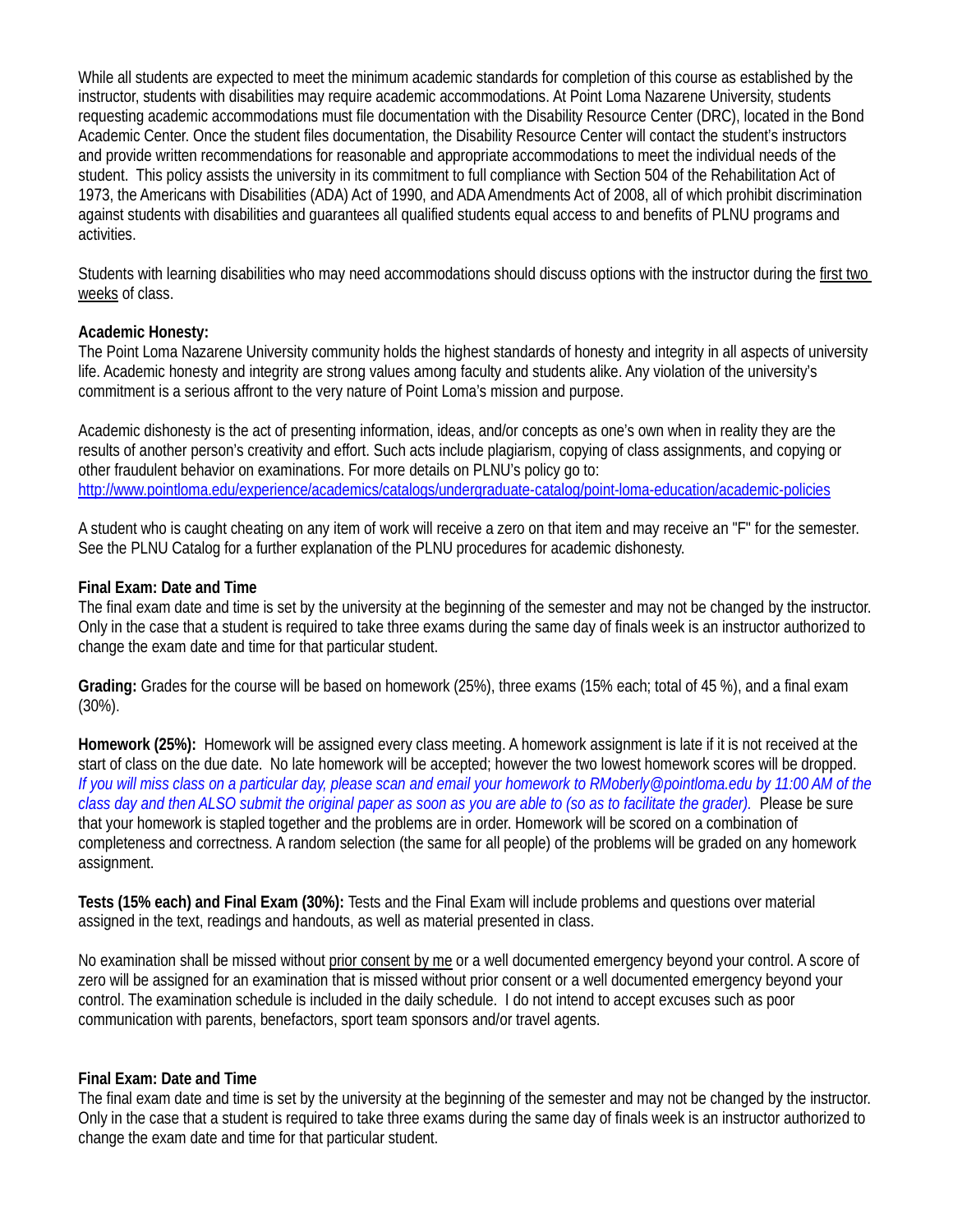### **The Final Exam is COMPREHENSIVE December 14 (Friday) 2012, 8:00 am – 10:00 am**

**Grading Scale**: Course grades will be assigned according to the following scale:

**Grading Scale in percentages**

| $^{+}$ |  | $(87.5, 90)$ (77.5, 80) (67.5, 70)                  |                                                                                                                                                                                                                          |
|--------|--|-----------------------------------------------------|--------------------------------------------------------------------------------------------------------------------------------------------------------------------------------------------------------------------------|
|        |  |                                                     | $\left\lceil \left[ 92.5, \, 100 \right] \right\rceil \left\lceil \left[ 82.5, \, 87.5 \right] \right\rceil \left\lceil \left[ 72.5, \, 77.5 \right] \right\rceil \left\lceil \left[ 62.5, \, 67.5 \right] \right\rceil$ |
|        |  | $[90, 92.5]$ $[80, 82.5]$ $[70, 72.5]$ $[60, 62.5]$ |                                                                                                                                                                                                                          |
|        |  |                                                     |                                                                                                                                                                                                                          |

**Cell Phones:** Turn off any cell phone, pager or things that are distracting while you are in class. Also, do not text or work on other classes while in class (to do so is disrespectful to me and your classmates) and it is not the best use of class time.

**General Advice:** The key to success in this class is to attend lectures regularly and do your homework. You learn mathematics by doing it yourself. You should expect to spend approximately two hours outside of class for every one hour in class working on homework and going over concepts. When doing homework, please note it is normal to not be able to do every problem correct on the first attempt. Do not be discouraged, instead seek help.

## **Sources of Help:**

- 1. Me. If you have questions, ask me. See office hours.
- 2. Other classmates. Form study groups! Work together!